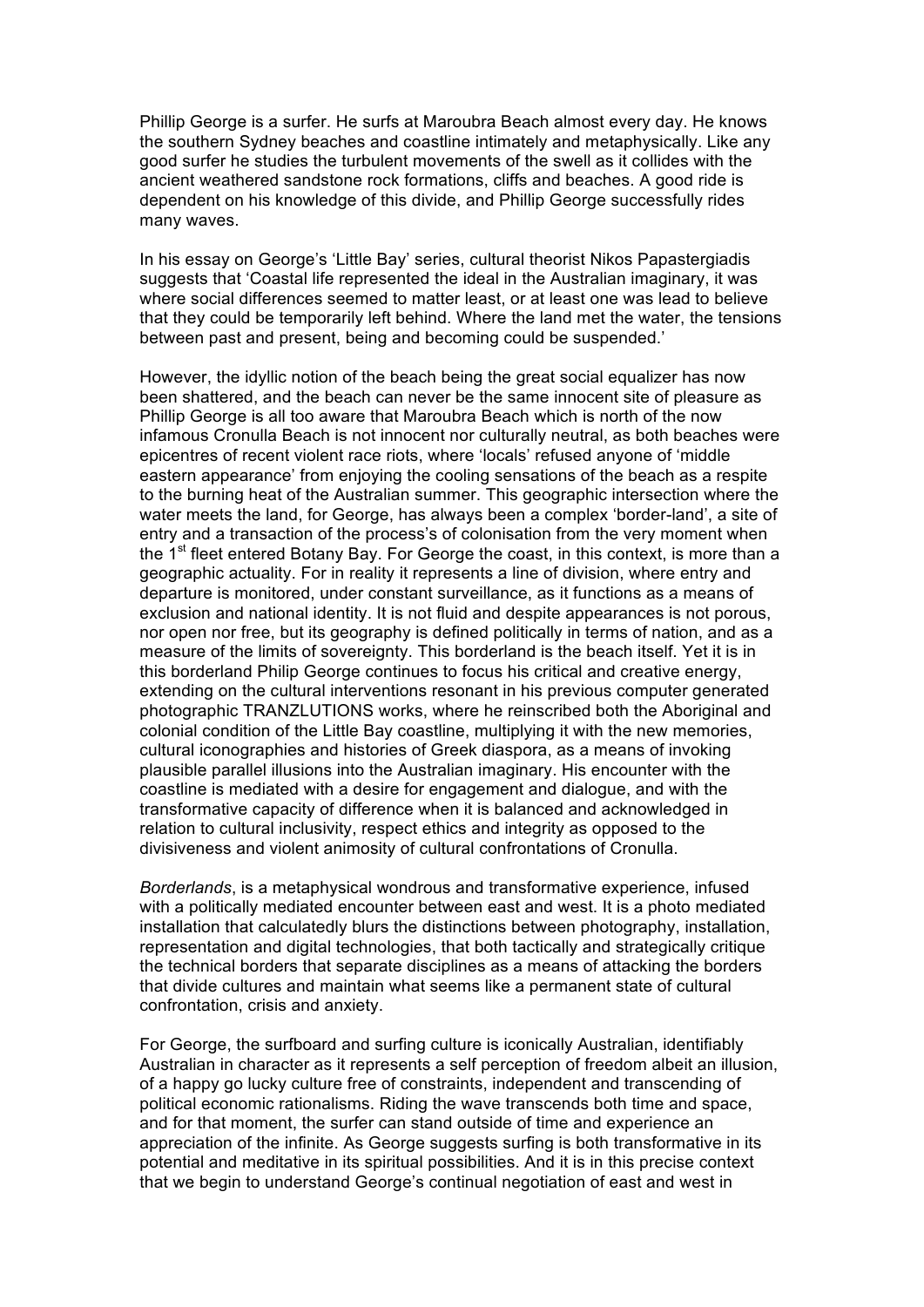relation to the local implications of global conflict, distilled and critically evaluated through surfing metaphors, in a tactical border crossing between the familiar and the unfamiliar, between the known local and the foreign other stranger, and between the secular and the fear of Islam (and its generalised homogenised misrepresentation of the Arab).

In his installation, *Borderlands*, Phillip George has transformed 30 surfboards into sacred objects of veneration. The surfboards are familiar as their shapes are recognisable and everyday and could be found easily at either Maroubra or Cronulla. The fibreglass surfboards are seven foot, and stand vertically slightly taller, towering above the viewer in their minimal support frames. They occupy the space in a modernist grid, evenly spaced – ordered like a forest of totemic signs but facing east towards Mecca. Their presence is felt immediately upon entering the cavenous industrial almost bauhausian space of the Turbine Gallery at Casula Powerhouse. The viewer experiences a feeling of spaciality,that is not unlike the experience of crossing the threshold as you enter a mosque. Daunted by the mesmerising scale of the architectural space of a mosque, you never see the detail immediately as you are overwhelmed by the complex patina of the overall design. You're unsure of where to look and how to look until you experience the time to focus, in stillness on the detail. It is then that you succumb to its transcending potential. It is then that you understand the breathtaking consequences beauty and serenity in the calming spiritual tranquility of the mosque.

Likewise as you focus on the intricate expression of beauty on the decks and bottoms of the surfboards themselves, it is then that you begin to realise the significance of George's *Borderlands* Project. The surfboards have been reinscribed with iconography from the historic mosques that Phillip George has photo documented from his many sojourns to the Middle East, travelling to Iran, Lebanon, Turkey, Syria and Iraq. The images are details of the internal wall mosques, entrance ways and threshold – exquisite in their design, colour and patina of age and historical and spiritual significance. They reflect repeating motifs of 'the tree of life' and 'the Garden of Eden' in their many manifestations from Egypt to Persia, extending through to Ottoman Turkey. The Arabic forms are more pure in their mathematical abstractions as their geometries express the idea of God in the infinite and the indescribable beyond human comprehension. By remapping the surfboards, George envelops the western idea of the surfboard, investing it with a different meaning and a different history, derived from Islam and Arabic culture. In doing so he collapses what are conceivably polar opposites into a space of dialogue and exchange – a space that generates ideas of communion between the two cultures. Although wholly familiar with the significations deployed by both subjects, George's hybrid of cultural forms is concerned with what Homi Bhabha refers as 'reinscribing or translating and transvaluing of cultural difference in the third space of enunciation'. Bhabha goes on to suggest that 'cultural difference must not be understood as the free play of polarities and pluralities in the homogenous empty time of national community,… the analysis of cultural difference intervenes to transform the site of articulation' with the aim of rearticulating the sum of knowledge from the perspective of the signifying position of the minority that resists totalization whilst producing other spaces of subaltern signification. It is in these new spaces of articulating differences that George's *Borderlands* project begins to imagine the shared space of dialogue that resists the violence of confrontation. It is in such intersecting spaces that cultures be transformed on the basis that we can experience the real and material exchange of difference, of interests and better value and appreciate the contribution of knowledge of the Islamic and Arabic worlds.